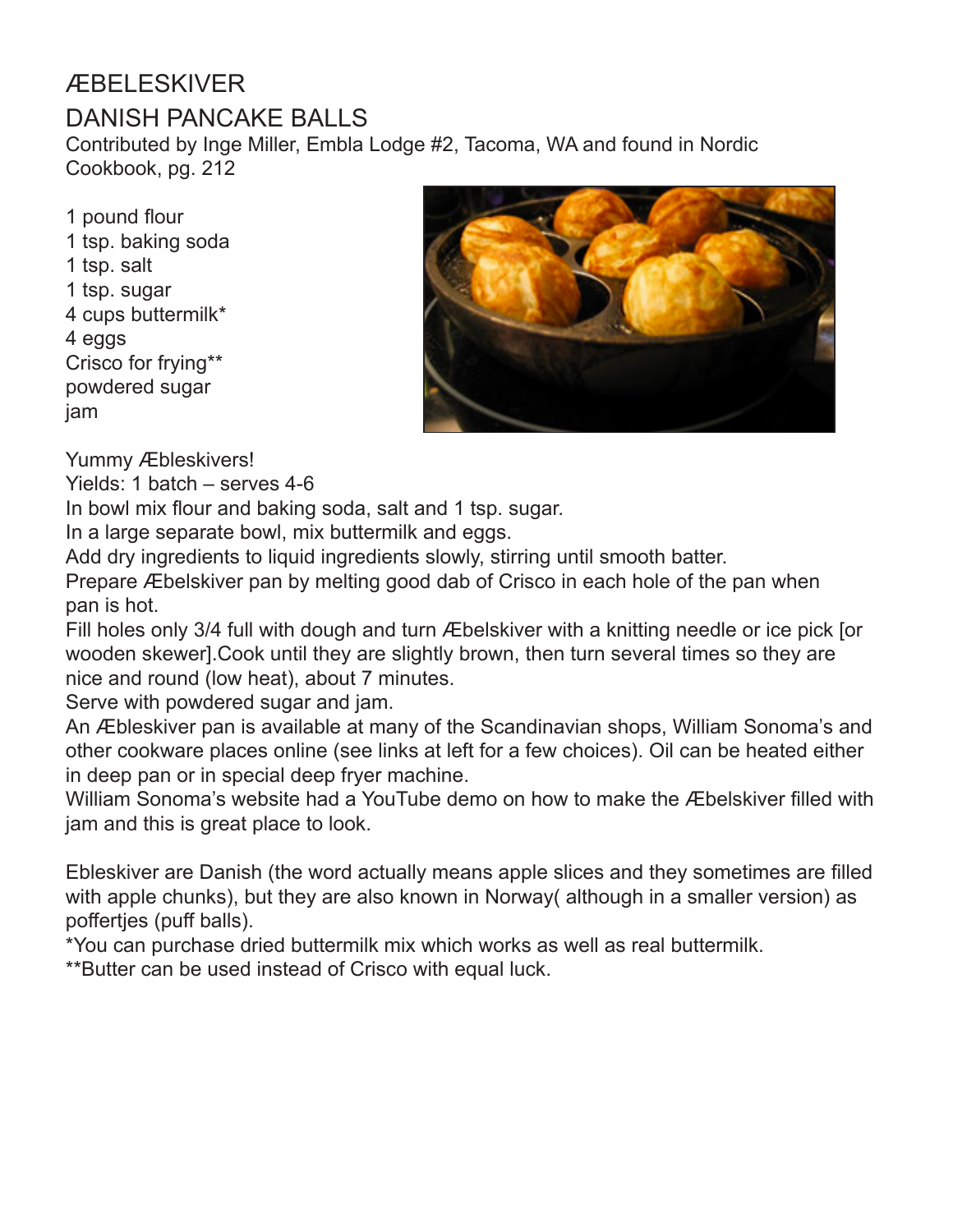# DILLED SALMON

#### DILLED SALMON

Contributed by Sigrid Undset Lodge #32, Palo Alto, CA

1 whole fresh salmon, cleaned & head cut off\* Onion slices (1 whole medium onion) 1/4 cup white wine (optional) Lemon slices (from 2 lemons) Salt & pepper to taste Fresh dill (for garnish and optionally used in cooking) Fresh Lemons (for garnish) Dill Sauce 1 cup Sour Cream

1/4 cup fresh snipped dill or 2 tsp. dill weed 1/4 tsp. fresh lemon juice (or more to taste)



- 1. Rinse the fresh prepared fish.
- 2. Preheat oven to 375 degrees or BBQ (as suggested my manufacturer).\*\*
- 3. Place cleaned fish in a heavy duty aluminum foil. Add sliced onions and lemon rings into center. Season as desired. Tightly seal fish in foil. (Optionally, make a poaching liquid\*\* and poach on top of stove or add some of these ingredients to foil packets.)
- 4. Place fish in preheated oven or BBQ (if not poaching over stovetop).
- 5. Bake for about 7-10 minutes per inch of thickness or until cooked as you prefer it.
- 6. Meanwhile, make dill sauce by combining remaining ingredients. Set aside to mature.

(Sauce can be made up to 1 day ahead).

- 7. Take fish out of oven or BBQ, and then open foil. Carefully remove bones and skin, from fish, cutting whole fish in half at backbone. Gently place whole fish sides on serving tray.
- 8. Garnish salmon sides with fresh dill around sides and on top. Add sliced lemon wedges around the fish and a bowl of dill sauce. Can be served hot or cold.

\*\*Note: Should you wish to poach the fish in a fish poaching pan instead of baking it, use the following poaching liquid (enough to cover fish in stainless steel poaching pan: 1/2 cup dry white wine, 1 qt. water, 6 whole peppers, 2 whole allspice, 1 bay leaf, 3 Tbsp. lemon juice (or white wine vinegar), and a medium onion sliced into rings. Directions: Put all in poaching pan and cook for 20 minutes before adding the fish. Double or triple recipe depending on size of fish used...you need enough to cover fish. Poach fish by using rack or wrapping fish in cheesecloth and lowering it into poaching liquid. Poach on medium heat (not boiling) until done, approximately 6-15 minutes – depending on thickness.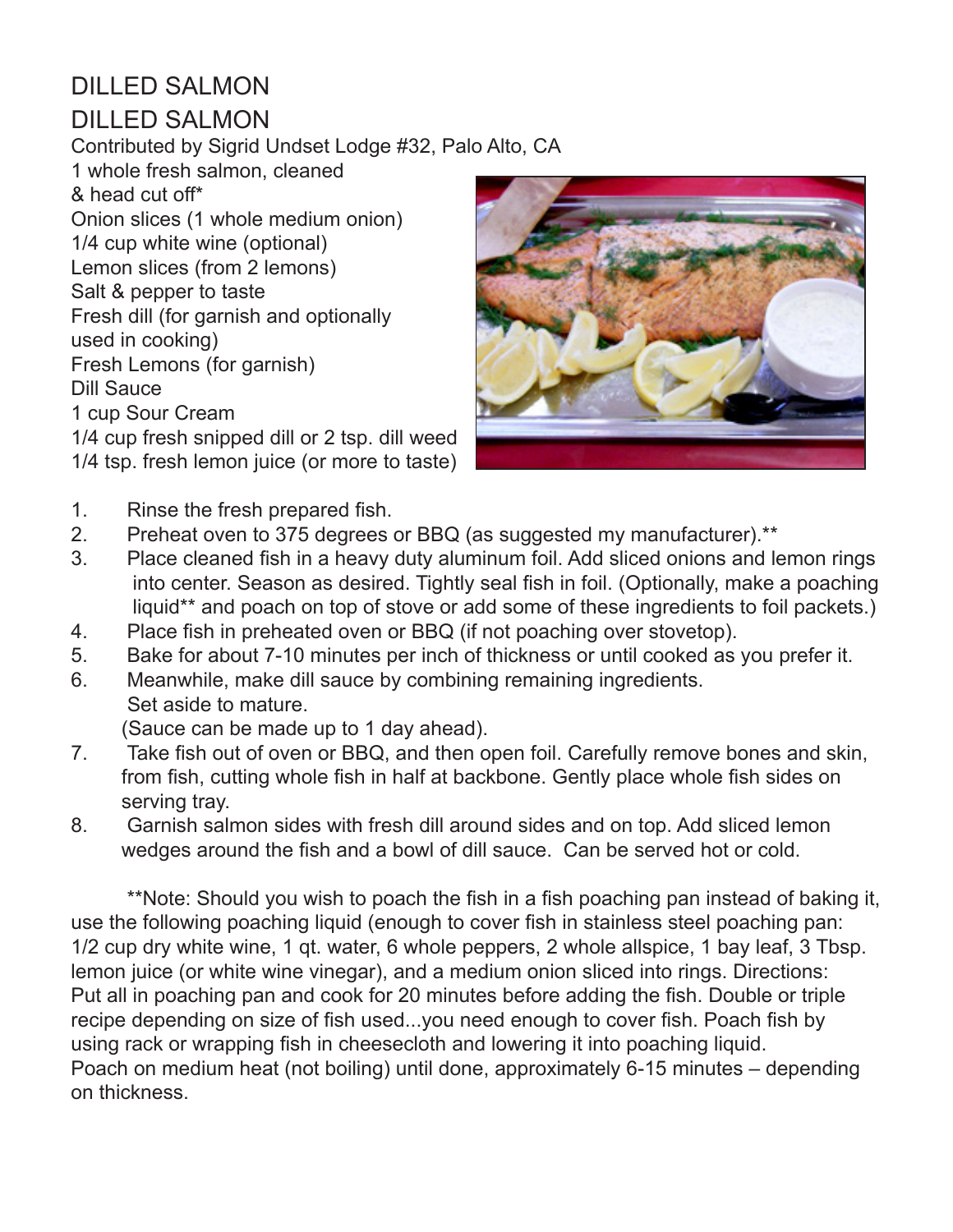## FISH BALLS

Contributed by Astrid Wooley, Wtjernent Lodge #7, Astoria, OR

- 5 pounds ling cod or sturgeon [fillets]
- 1/2 pound potato flour
- 2 quarts milk
- 1/4 tsp. ginger
- 1/4 tsp. allspice
- 1 tsp. nutmeg
- 1/4 tsp. mace
- 3 medium onions, ground
- 1. Grind fish five times.
- 2. Add potato flour and spices [and stir].
- 3. Add milk gradually, beating by hand.
- 4. Fry or boil by the tablespoonful.
- . Serves 12-16 people.
- . Can add a fish sauce to fish balls as shown above if desired.

Fish Sauce Recipe:

- 2 Tbsp butter
- 2 Tbsp flour
- 1 1  $\frac{1}{2}$  C milk or cream
- Curry Powder or Cheese
- Lemon Juice

Melt 2 Tbsp. butter in sauce-pan and then stir in 2 Tbsp. flour and cook for 1 minute. Add 1–1.5 cup warmed milk or cream and stir until sauce thickens. At this point, you can either add some curry powder to make the color yellow as in photo, or instead add some shredded cheese (up to 1/2 cup as desired--experiment with type of cheese you like best or combo of cheeses). Stir sauce until cheese is melted and incorporated. Then add juice from a half of a fresh lemon (more/less as desired. (Optionally, in place of lemon juice, use a tablespoon or two of Dry Sherry or dry white wine.)

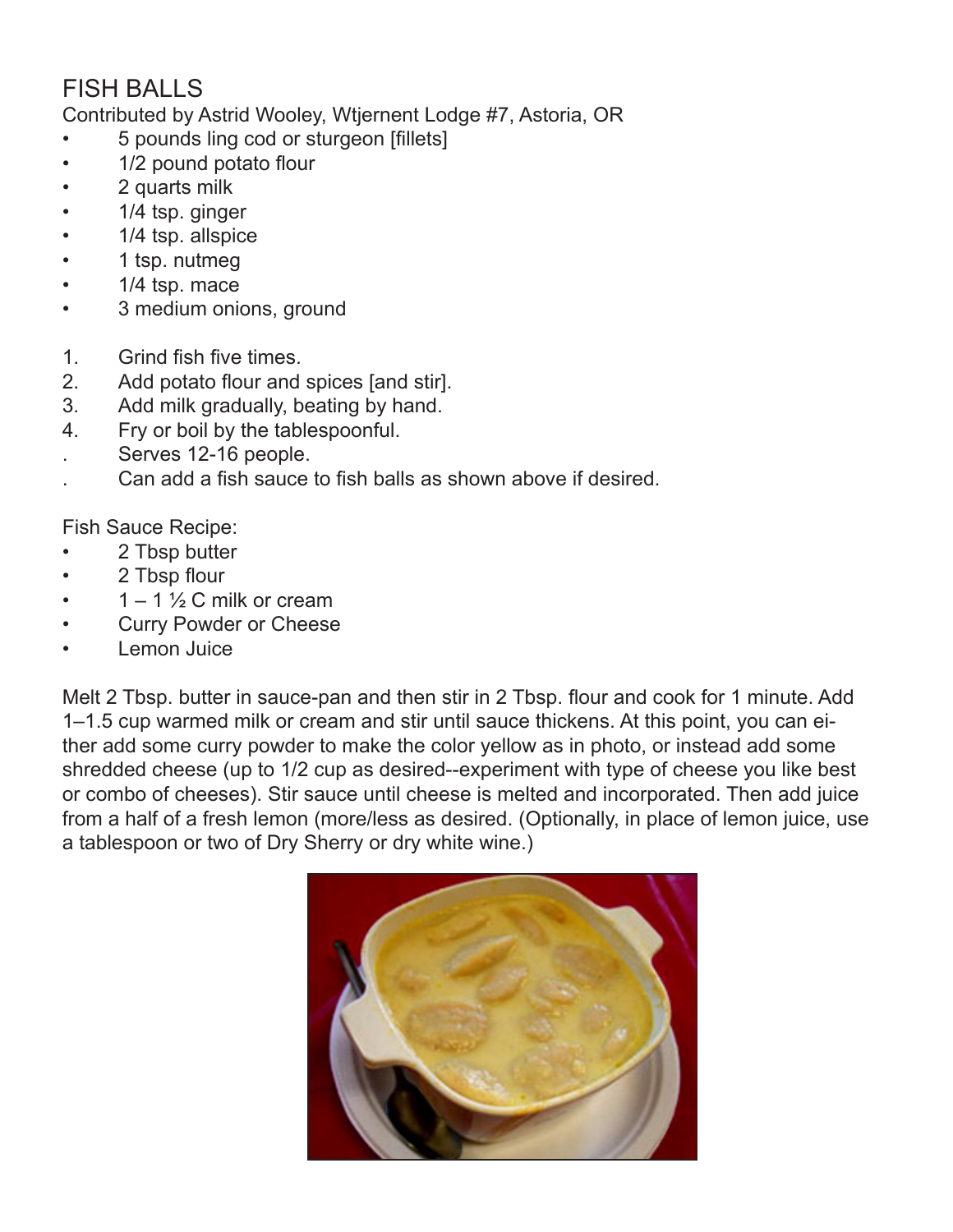### FISKEBALLER #2

Salmon balls before cooking FISH BALLS - #2 By Linda Berti, Aase Lodge #35, Layfayette, CA 1 lb. boneless, skinless salmon or firm white fish such as cod or Pollack 2 eggs 1/2 cup cream 1/2 tsp. onion powder 1/2 tsp. garlic powder 1/2 tsp. dried dill Potato starch (enough to bind together– ca. 3 Tbls. or 1/4 c Parsley – finely chopped 1 Tbls. 1 green onion – finely chopped salt & pepper to taste Cream Sauce: Standard recipe for white sauce (i.e., butter, flour, milk, salt & pepper) Creamed horseradish

Lemon zest

Rinse and dry the fish fillet. Cut into 1 inch cubes.

Place fish in bowl of food processor with the mixing blade, & coarsely chop. Add eggs & cream, and process to combine.

Add remaining ingredients and process until the mixture pulls away from the side of the bowl.

Place in a refrigerator to thoroughly chill the mixture

Bring a large pot of salted water to a boil. Then, use a 1-1/2 inch ice cream scoop to form the balls so they are uniform in size. Rinse the scoop with cold water each time you make a ball. Pack the fish mixture tightly into scoop and carefully flick it into the boiling water. Try a test ball first to make sure it holds together. If it falls apart, add more potato starch.

Boil a few at a time, until they are firm. They will float to the top. Scoop them out carefully with a slotted spoon, place on paper towels to drain them while you cook the sauce.

Prepare your favorite cream sauce recipe. Add some creamed horseradish sauce

(store type) & a taste of grated lemon zest.

Place fish balls into white sauce and coat before serving.

Optionally, sprinkle fresh

chopped dill over everything.



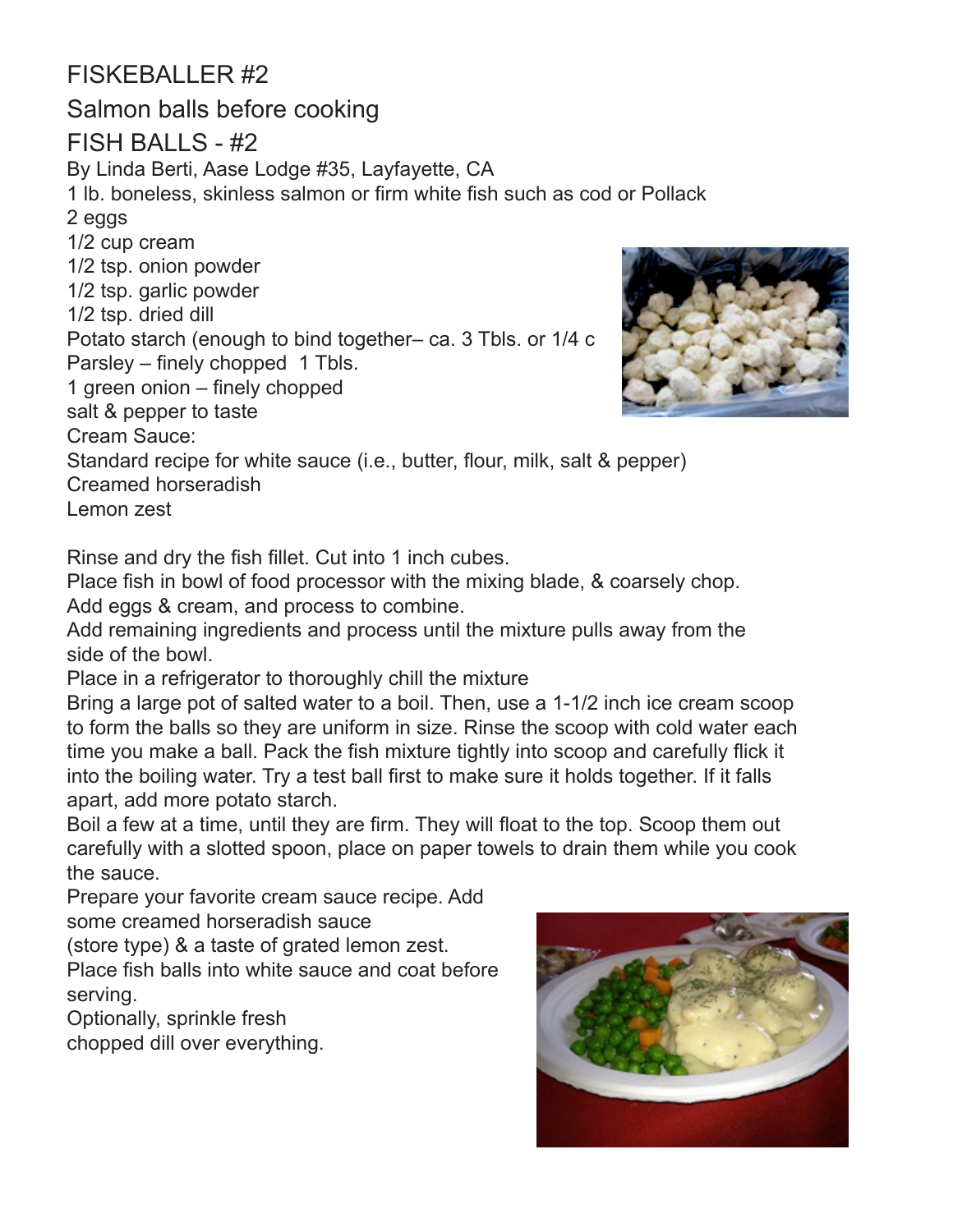# FISKEPUDDING FISH PUDDING

Contributed by Anna B. Wangsmo, Camilla Collett Lodge #25 (formerly of Silvana, WA)

- 3 pounds ling cod or halibut
- 2 Tbsp. white flour
- 2 Tbsp. potato flour or cornstarch
- 1 tsp. nutmeg
- 1 pint cream or half & half
- Salt [& pepper} to taste
- 1 egg
- Butter, melted
- 1. Grind fish [two or three times] with flour, cornstarch or potato flour, nutmeg, beaten egg, salt [and pepper].
- 2. Add cream gradually to above mixture [and stir well].
- 3. Pour into forms [such as small loaf pans or custard cups] and place [forms] in roaster with a little water in the bottom [to stabilize the temperature and humidity of the fish].
- 4. Bake 1 hour covered at 350 ° F.

Serve with melted butter [drizzle it over the fish pudding].



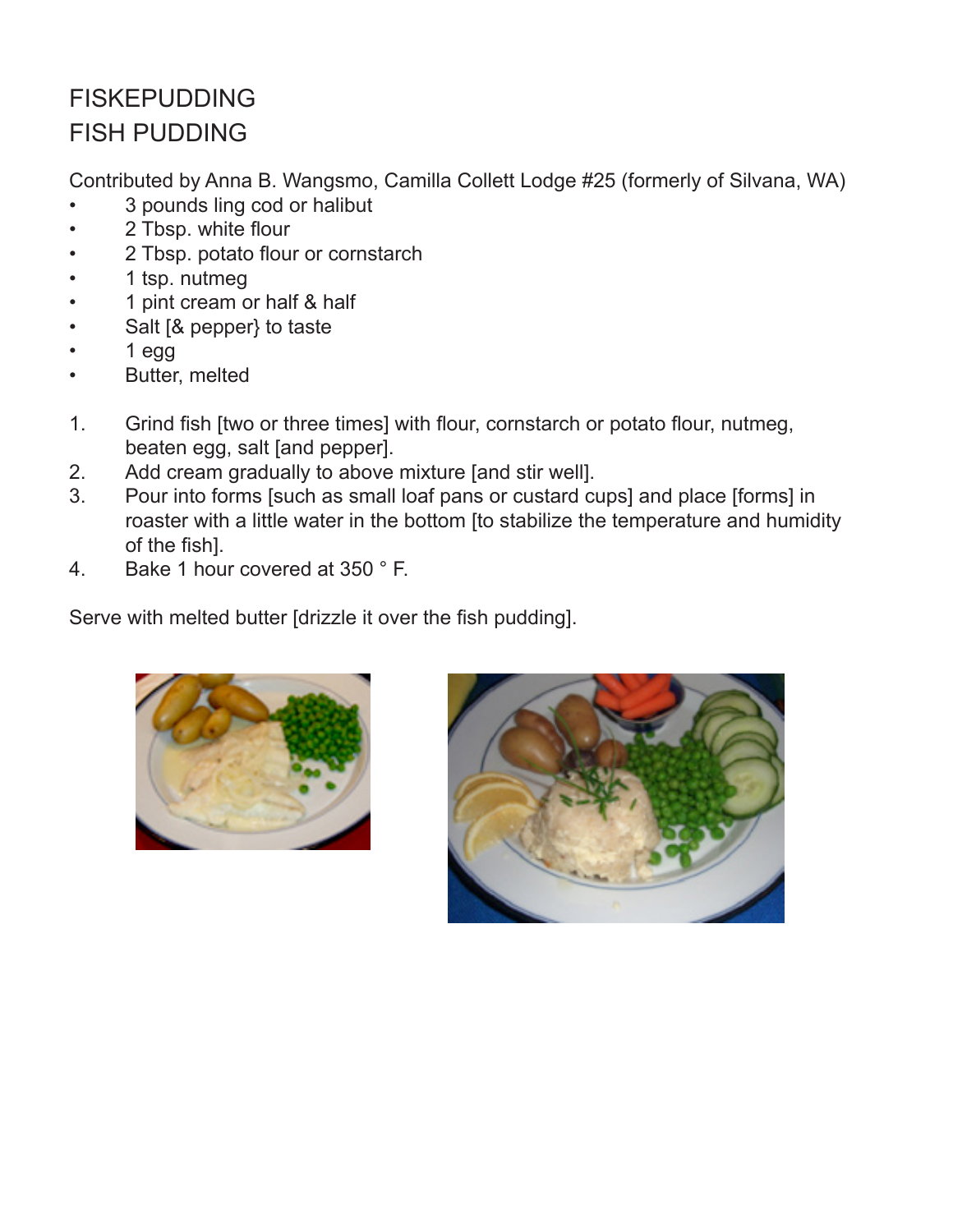FRUKTSUPPE FRUIT SOUP Attributed to Adalaine Sather, Stjernen Lodge #7, Astoria, OR

1/2 cup Sago or pearl tapioca\* 2 quarts boiling water 1 cup prunes, chopped (no pits) 1/2 cup raisins 1 cup diced apples 1 cup fruit juice Sugar (to taste) 1/2 orange, diced 1/2 lemon, diced

- 1. Boil water. Add Sago (or pearl tapioca) to water and mix while you prepare prunes, raisins, and apples. Add these fruits and the juice to boiling water mixture. Stir well and lower heat as it thickens. Sweeten to taste and cook 45 minutes, stirring constantly [to avoid lumpiness].
- 2. Prepare orange and lemon dices for garnishing. Set aside until ready to serve.
- 3. Serve hot, in soup bowls or cups. Garnish with orange and lemon.

Serves 8.

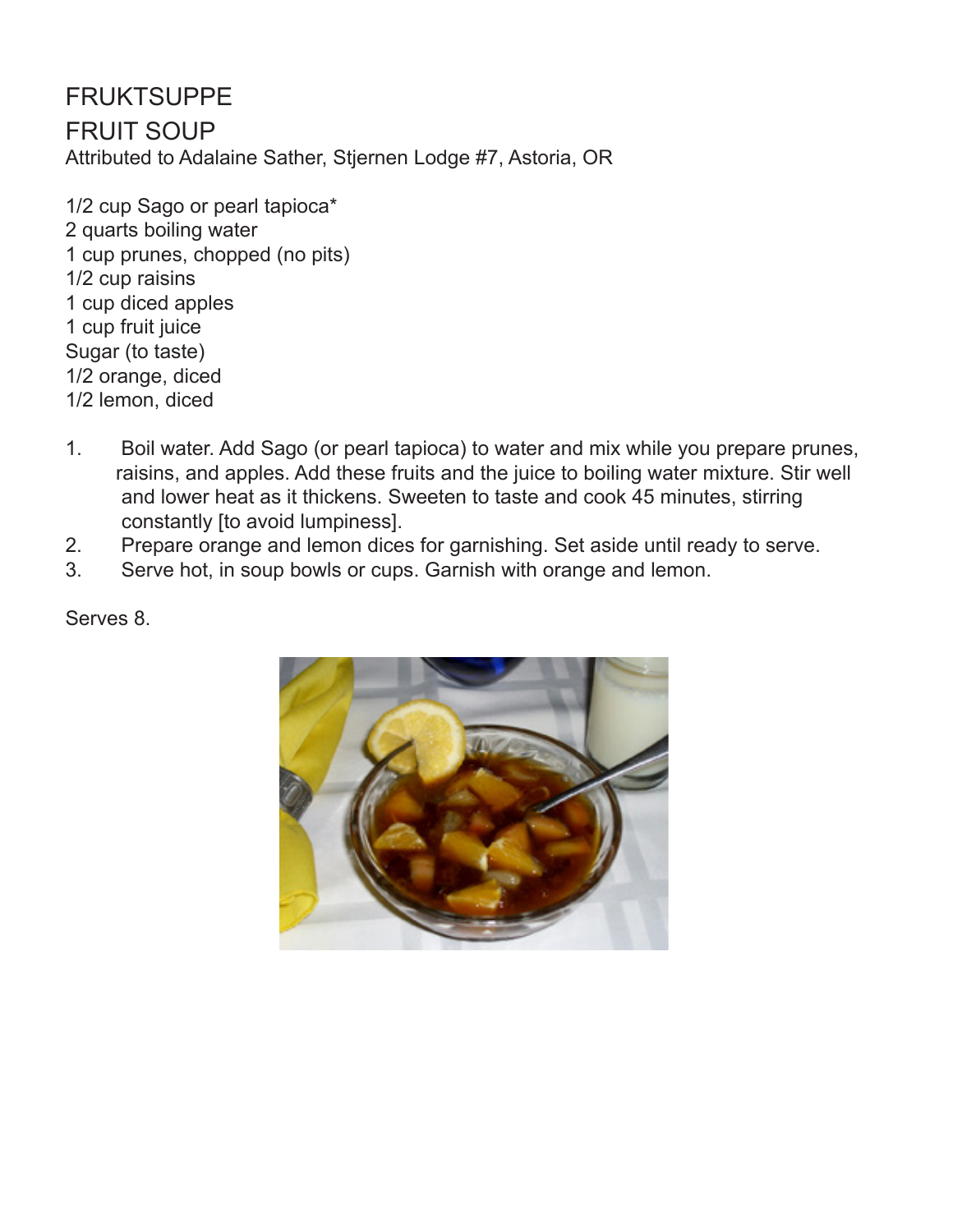**STUTER** FUNNEL COOKIES By Marie Bergulund, Embla Lodge #2, Tacoma, WA

1/2 cup butter 1 cup powdered sugar 1/2 cup milk 1 tsp. vanilla 1 3/4 cups flour

- 1. Cream butter and sugar.
- 2. Add flour and milk alternately.
- 3. Spread in thin rounds on a baking sheet.
- 4. In morning, bake in a preheated 350- 375° oven, for about 10 minutes.
- 5. Roll immediately into a cone shape, using a krumkake cone.

Funnel cookies are very similar to krumkake, but they don't require a krumkake iron.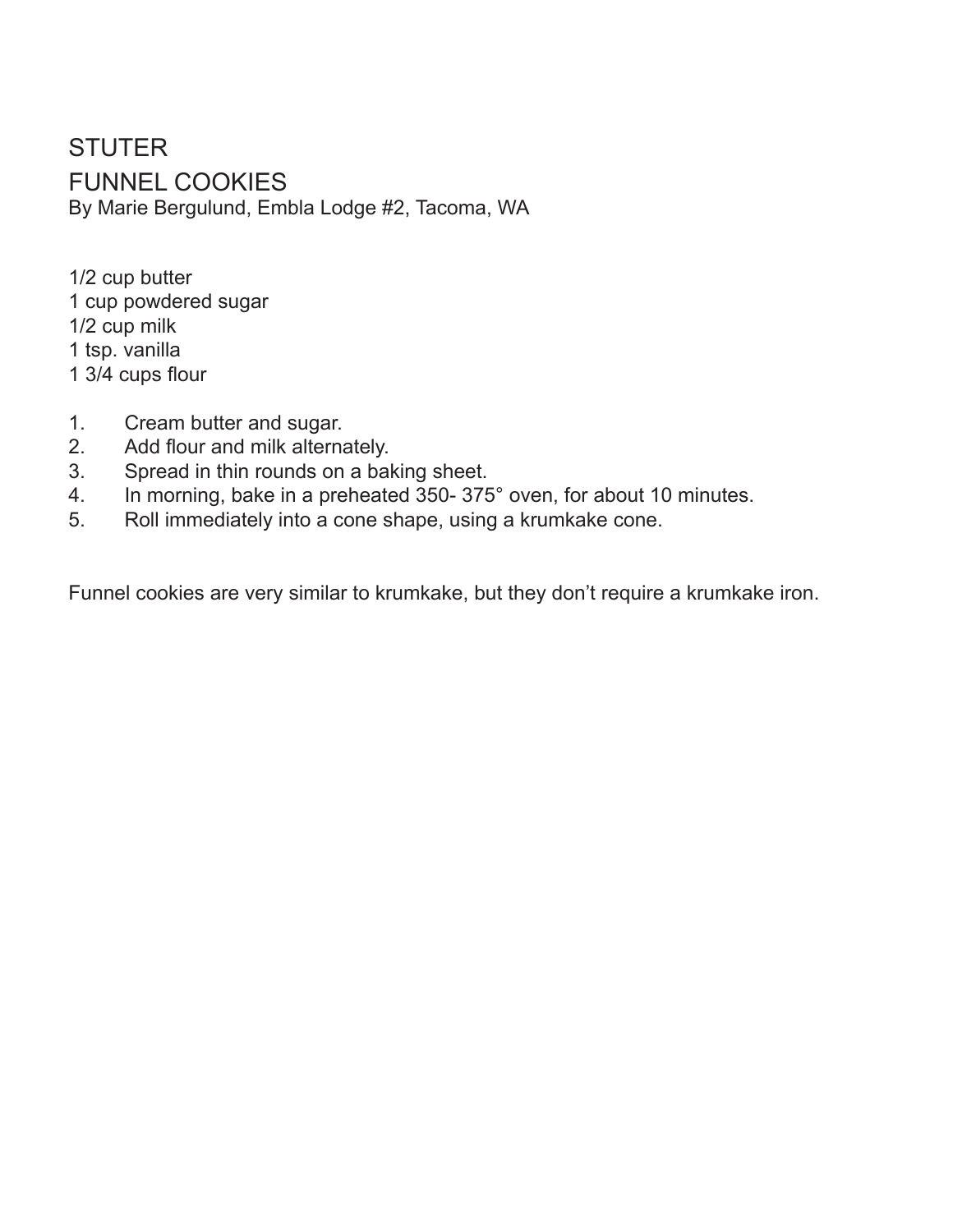# GLÖGG

#### (Punch/Beverage – Swedish)

Contributed by Lorraine Van der Reit, Sigrid Undset Lodge #32, Palo Alto, CA

1 bottle claret or port wine 1 pint dark rum 1 quart brandy 1/2 cup blanched almonds 3 sticks cinnamon 8 whole cloves 4 peeled cardamom seeds 3 strips orange peel 3 strips lemon peel 1/2 cup dark raisins 1 cup sugar cubes



- 1. Tie spice and fruit peel in cheesecloth bag.
- 2. Reserving 1 cup of brandy, bring liquors to a boil in a kettle. Place bag into hot liquid, add raisins and almonds. Reduce heat and simmer for about 10 minutes.
- 3. Remove from heat. Place sugar cubes in large sieve; place sieve over saucepan. Pour a little of hot liquid over sugar and ignite. Carefully spoon liquid over sugar to flame it, until sugar is dissolved. Extinguish flame quickly. Cool 30 minutes, then add remaining brandy.
- 4. Store for a few days in a cool place.
- 5. Before serving, heat, but do not boil.

Pour into glasses to which a few raisins and almonds have been added.